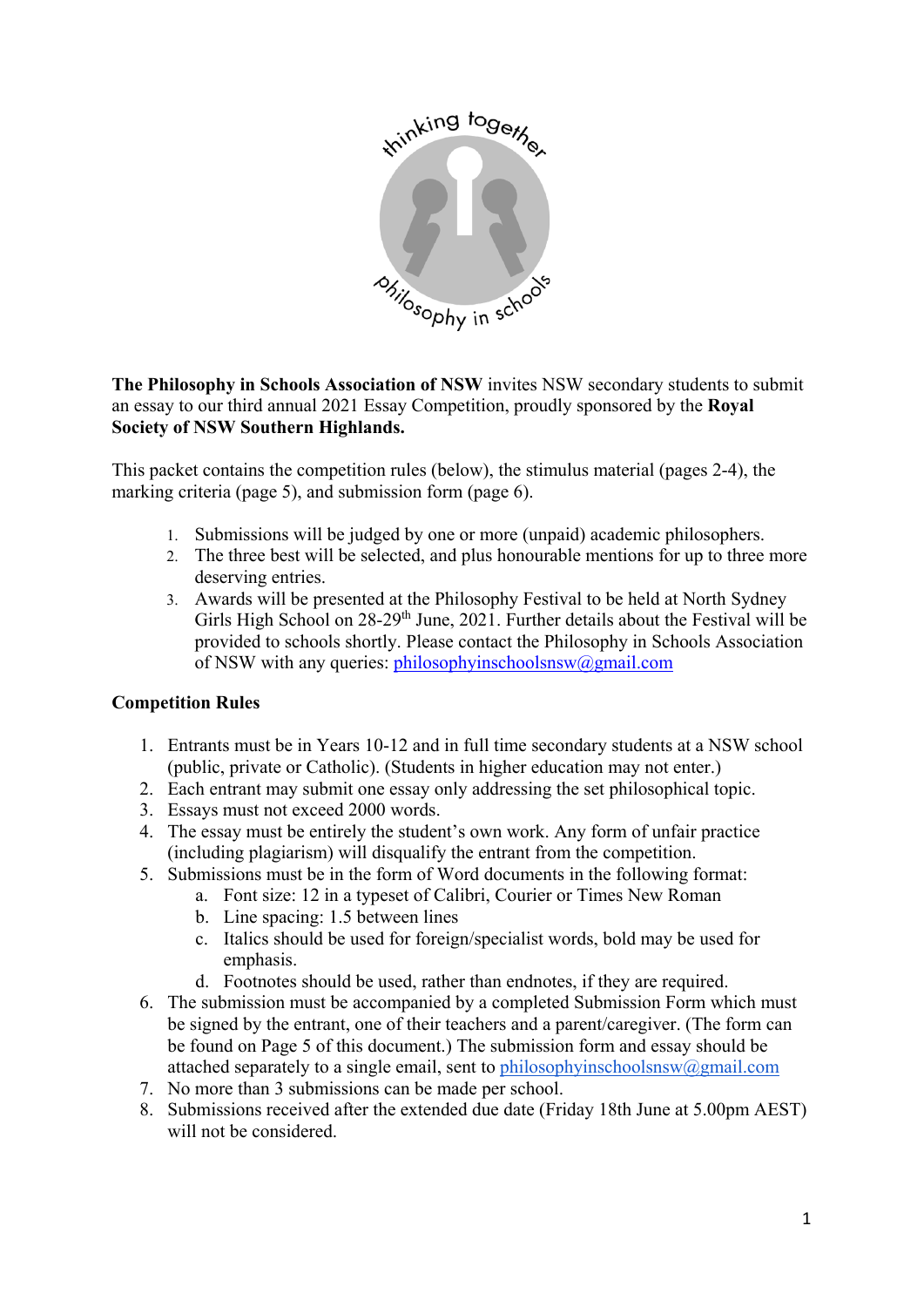

The Philosophy in Schools Association of NSW 2021 Essay Competition

# **Essay Question:** *What is friendship and what is it to be a good friend?*

Subordinate questions: What are our expectations of friends? Are our expectations justifiable? Are friendships based on similarity between friends or are differences between friends equally important? How should we deal with the conflict that sometimes arises between friends? Can friendships always survive conflict? What might a failure to resolve conflict within friendships imply about the friends involved and about friendship?

#### **Stimulus Material (3 pages; optional resources on p.4)**

- 1. Terrence Moore, August 2003. Young people need to know the true meaning of friendship: https://ashbrook.org/publications/oped-moore-03-friendship/
- 2. Excerpts from Lynch, S., 2005, *Philosophy and Friendship*, Edinburgh: Edinburgh University Press, Chapter 1.

#### *Friendship: The Fluidity of the Concept*

Friendship, Cicero tells us, "is a kaleidoscope and complicated thing".<sup>1</sup> We might add a fascinating thing; a kind of love perhaps and an enigma to us. Unlike some accounts of the involuntary nature of love, friendship maintains an element of freedom of choice. In common with love, it involves a relationship between two beings and so draws us into the mystery of the difficult notion of the individual in him or herself. The history of the philosophical literature on friendship reveals a changing semantic paradigm in relation to this notion. We are curious about friendship because as social creatures we are born into relation with others and, as Aristotle argues, are naturally constituted to live in company. Aristotle refines his comments to claim that "man is by nature a pairing rather than a social creature".<sup>2</sup> The particular kind of pairing that we find in friendship is intriguing since unlike familial relationships the bond between the partners to a friendship is not determined by circumstance but must be created. A case could be made to suggest that friendship relations are a triumphant achievement of our species. When romantic love tempers, it often transforms itself into what Plato would have seen as a higher form of love: that of friendship. Today in modern cities the phenomenon of the "urban tribe" has emerged; the term refers to groups of friends who join forces to provide for each other the support, affection, company and sense of connection that were previously found in familial or marital relations.

<sup>1</sup> Cicero, *De Amicitia* in Michael Pakaluk (ed.), *Other Selves: Philosophers on Friendship,* (Indianapolis: Hackett Publishing Company, Inc., 1991), p.111.

<sup>2</sup> *The Ethics of Aristotle: The Nicomachean Ethics*, trans. J.A.K. Thomson (Harmondsworth: Penguin, 1983, pp.304 and 280.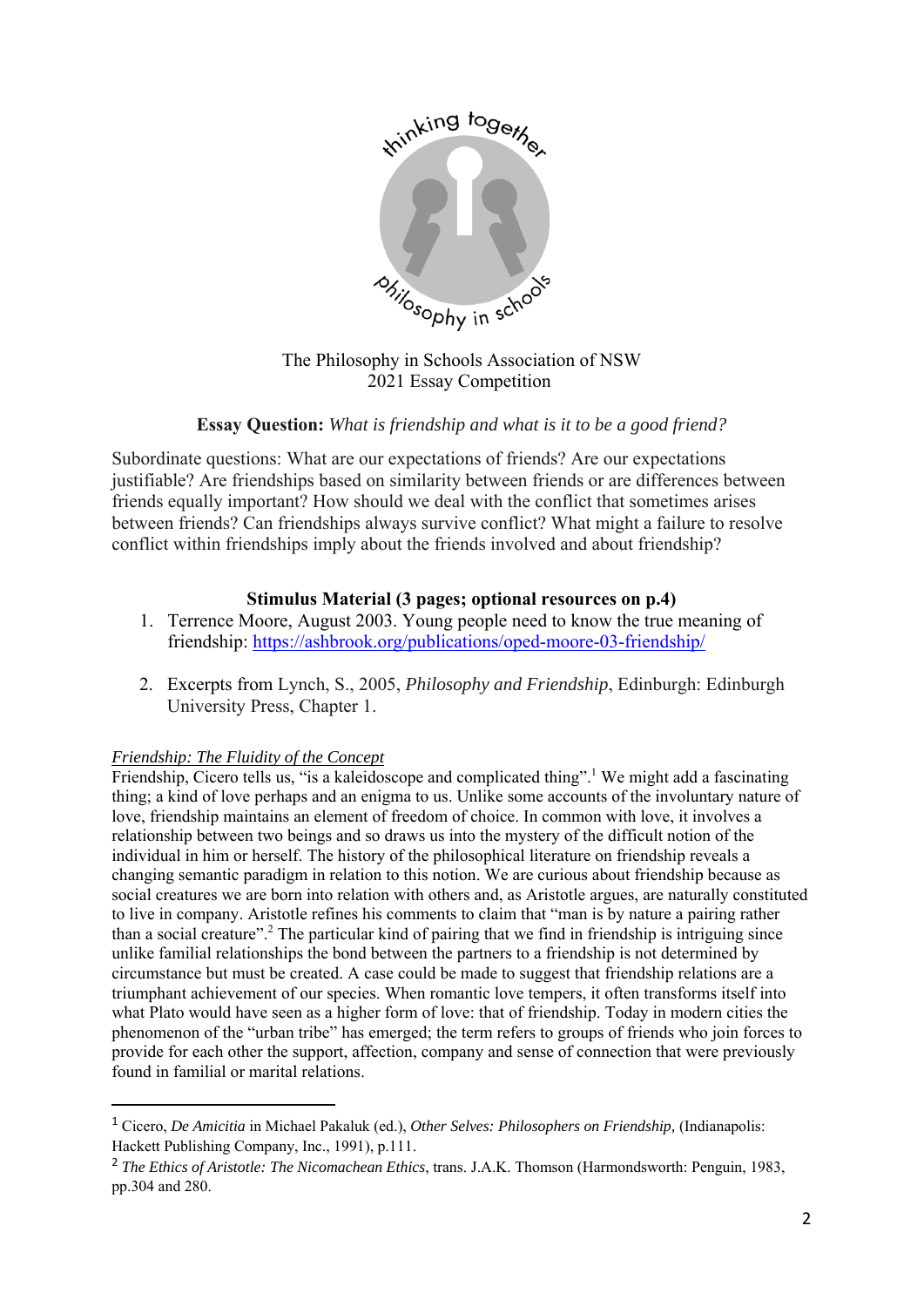The word 'friend' is derived from the Old English words 'freon' – which meant 'free' - and 'freo' which meant 'love'. It is also derived from the Old Teutonic 'frijôjan' and the Dutch 'vriend' - both of which originally meant 'love'. (Cicero also draws attention to the similarity between *amor* (love) and *amicitia* (friendship).<sup>3</sup> These denotations capture two important aspects of the modern English term. Firstly that friendship involves an emotional bond: a friend is one for whom we have a depth of feeling. The emotional attachment between friends is a mutual and reciprocal one: friends feel deeply toward each other and know that this feeling is reciprocated. A friend is probably aware that her friend also recognises this. Thus friendship involves not just feeling, but knowledge. This knowledge is not simply of each other's liking, but also of character, personality and general affairs; friends have – or at least aspire to - an intimate knowledge of one another. The depth of feeling between friends and the intimacy of their knowledge puts them in a potentially vulnerable position in relation to one another. This vulnerability draws attention to the role of trust between friends. As Cicero argues, trust is "the foundation of that steadfastness and loyalty for which we are looking in friendship".<sup>4</sup> The kind of confident expectation that trust consists implies a commitment that cannot be adequately characterised in terms of its purposes – at least not in a narrowly instrumental way. As such it is a commitment that delivers participants in a friendship both rewards and challenges.

………

The second aspect that the etymology of the word 'friend' reveals is that friendship is a voluntary relationship: it is freely entered into and can be freely given up. This element of choice is crucial in friendship; we cannot make a friend of someone whom we find appealing and we cannot be forced to become a friend. But volition also brings a certain vulnerability and fragility to the relationship. From an etymological perspective, the emotional bond between friends and the voluntary nature of the relationship are central characteristics of friendship, but they are not sufficient to explain the genesis and cultivation of friendship. However, these characteristics are sufficient to permit a contrast with what might be seen as deviant uses of the term "friend". Some of these are so depersonalised as to be empty formalities. Take for example the barrister's customary and ironic mode of address to colleagues "my learned friend". Others indicate a relationship that is suspiciously instrumental. For example, among members of the Mafia in modern Sicily, friendship is viewed as a relationship of equal exchange. Jeremy Boissevain quotes his informant, a professore, offering an explanation of a favour done for him by one mafiosi:

He helped me for *amiticizia*, for friendship. Because of our father we have friends all over Sicily. They are not criminals. They are men who make themselves respected. They will help you when you need it, but…when they turn to you for help, you give it or…" and he made the chopping motion that means the application of violence.<sup>5</sup>

Whatever the social importance of friendship in the mafiosi's sense of the word, it is clearly unlike the relationship of freely entered and affectionate reciprocity that the etymology of the word leads us to expect. There is a bond between the mafiosi; they exhibit commitment to a shared relationship, but not the passion or freedom of choice which are the desiderata of the etymological account. This example reveals that the etymological analysis of the word 'friend' does not take account of the kind of activity that friends engage in and which is requisite to the bond created between them.

……….

The mafiosi are engaged in what could be called alliances. Their relationships are not valued in themselves but serve as a means for satisfying other ends. Seneca would dismiss these kinds of relationships as "bargains", arguing that "[o]ne who seeks friendship for favourable occasions, strips it of all its nobility". Cicero expresses similar sentiments: "we do not exercise kindness and generosity in order that we may put in a claim for gratitude; we do not make our feelings of affection into a

<sup>&</sup>lt;sup>3</sup> Cicero in Pakaluk, pp.90 & 115.

<sup>4</sup> Cicero in Pakaluk., p.103.

<sup>5</sup> Boissevain, Jeremy *Friends of Friends: Networks, Manipulations and Coalitions* (Oxford: Basil Blackwell, 1974), p. 26.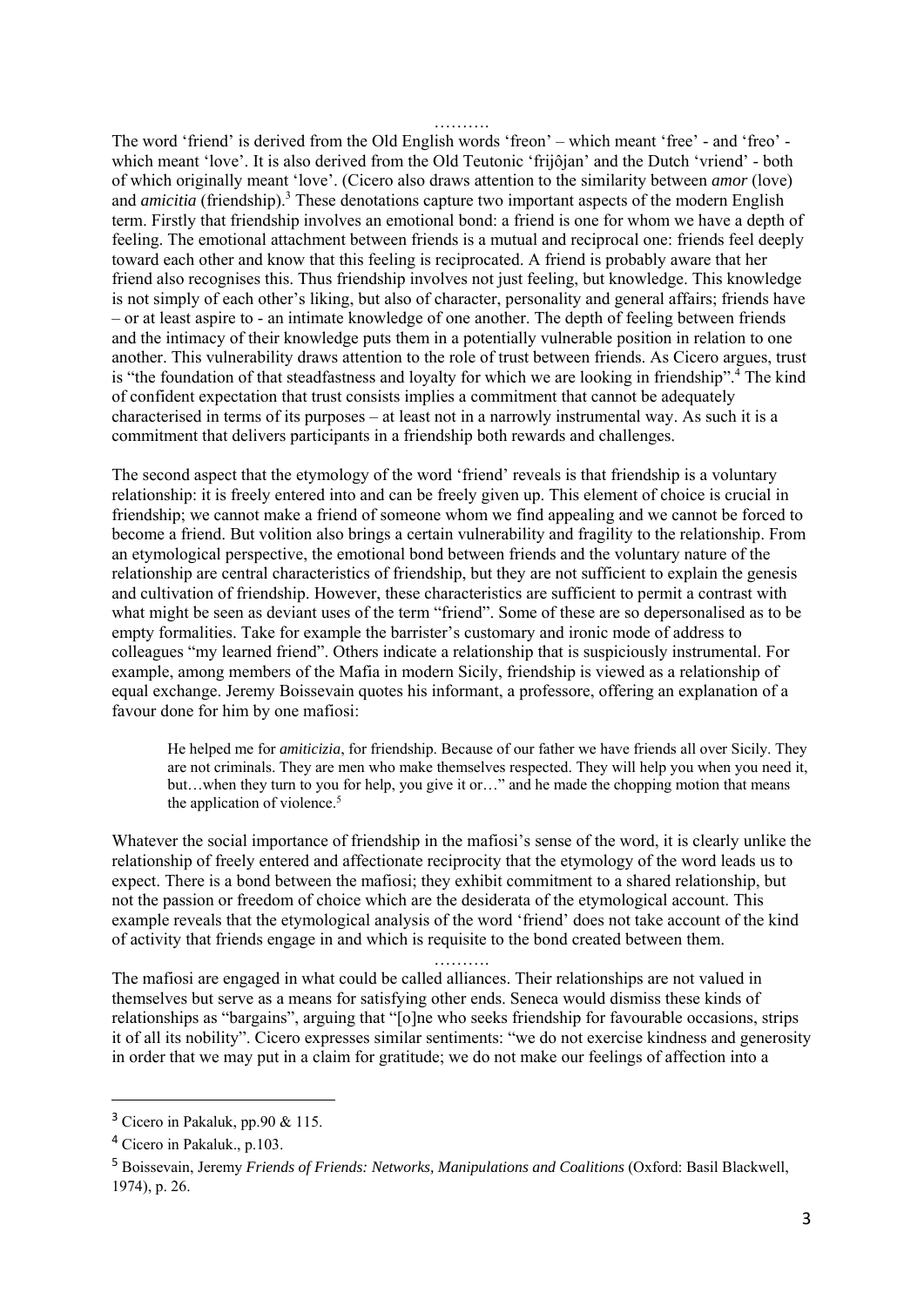business proposition....we are not led to friendship by the hope of material gain". Those who form friendships for the sake of utility or advantage destroy goodwill, which is the link in friendship that is most productive of affection on Cicero's view.

**=================** 

It is not so much what we gain from our friend as the very love of the friend itself that gives us joy, and what we get from a friend gives us joy since it comes to us with love....No, truly: friendship does not follow upon advantage, but advantage upon friendship.7

#### **Optional Resources:**

The School of Life provides a set of 22 articles dealing with different aspects of friendship. Students may find some of these useful in exploring the topic of friendship. They can be found via the link below.

**=================** 

https://www.theschooloflife.com/thebookoflife/category/sociability/friendship/

\*\*A **short note** about the value of being specific in using terminology, using "thick" terms and concepts, rather than "thin" ones (from the Stanford Encyclopedia of Philosophy): Evaluative terms and concepts are often divided into "thin" and "thick". We don't evaluate actions and persons merely as good or bad, or right or wrong, but also as kind, courageous, tactful, selfish, boorish, and cruel. The latter are examples of thick concepts, the general class of which includes virtue and vice concepts such as GENEROUS and SELFISH, practical concepts such as SHREWD and IMPRUDENT, epistemic concepts such as OPEN-MINDED and GULLIBLE, and aesthetic concepts such as BANAL and GRACIOUS. These concepts stand in an intuitive contrast to those we typically express when we use thin terms such as *right*, *bad*, *permissible*, and *ought*. ….Typically when someone calls an action bad, they evaluate it negatively without committing themselves to much if anything by way of non-evaluative description. This descriptive thinness of BAD makes it more general than SELFISH or CRUEL. Even if calling something selfish evaluates it as bad in some way or respect, not just any bad act can count as selfish; it must also involve the agent giving a certain degree of priority to herself over others.<sup>8</sup>

<sup>&</sup>lt;sup>6</sup> Seneca, On Philosophy and Friendship – Epistle IX" in Pakaluk, p. 121 and Cicero in Pakaluk, p.91.

<sup>7</sup> Cicero, *De Amicitia* in Michael Pakaluk (ed.), *Other Selves: Philosophers on Friendship,* (Indianapolis: Hackett Publishing Company, Inc.), pp.98-99.

<sup>8</sup> Väyrynen, Pekka, "Thick Ethical Concepts", *The Stanford Encyclopedia of Philosophy* (Spring 2021 Edition), Edward N. Zalta (ed.), forthcoming URL = <https://plato.stanford.edu/archives/spr2021/entries/thick-ethicalconcepts/>.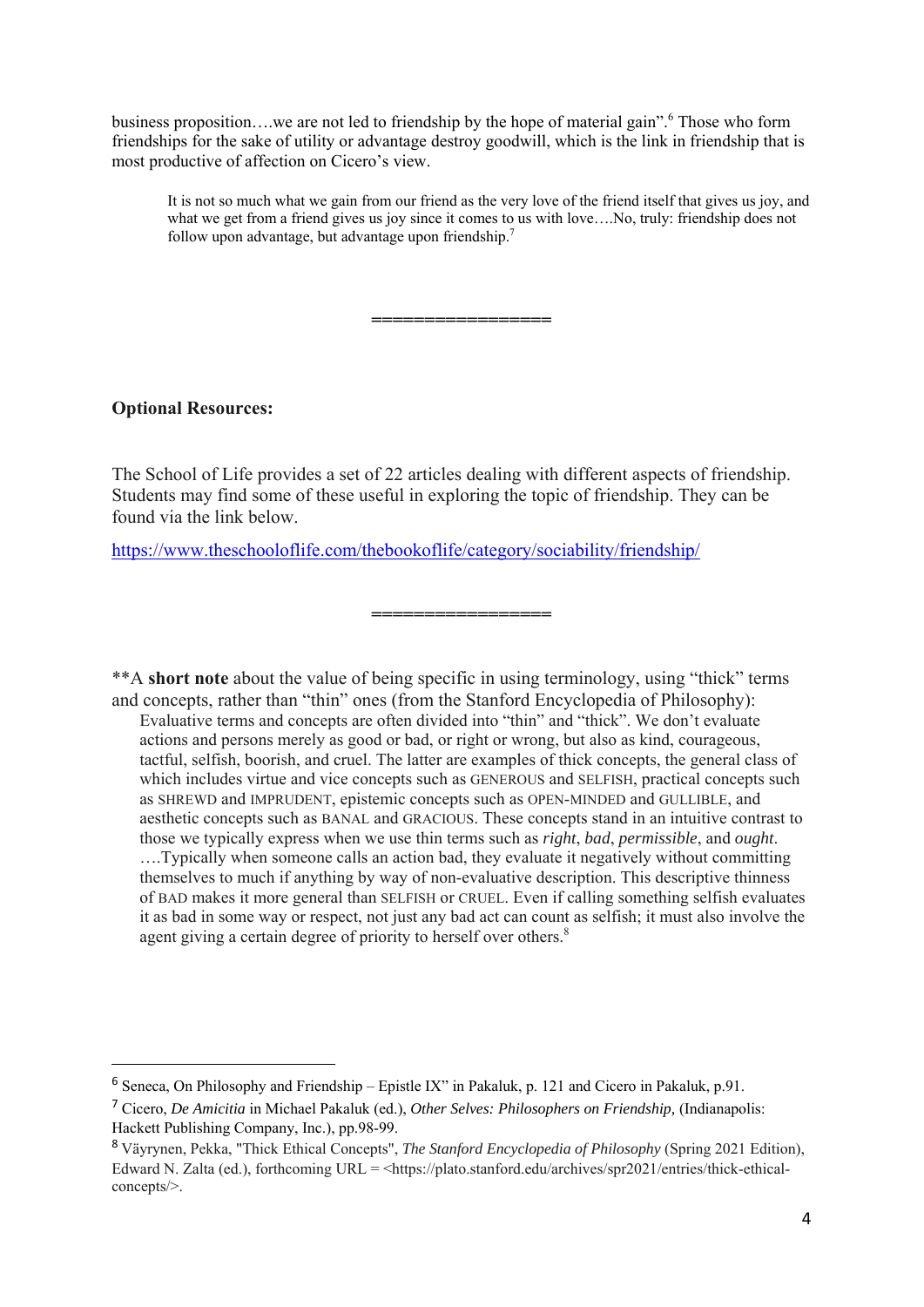

The Philosophy in Schools Association of NSW 2021 Essay Competition

# **Marking Criteria**

Submissions will be evaluated based on their critical engagement, synthesis of ideas, and written expression using the criteria below:

| Range | Criteria                                                                                                                                                                                                                                 |
|-------|------------------------------------------------------------------------------------------------------------------------------------------------------------------------------------------------------------------------------------------|
| A     | Outstanding, perceptive and sophisticated response which exhibits<br>coherence and cohesion<br>Engages critically with key thinkers, arguments and issues in this field<br>Expresses perceptive ideas with clarity / skill / originality |
| B     | Effectively explores / discusses the philosophical problem of identity<br>Shows understanding of key thinkers, arguments and issues in this field<br>Expresses ideas effectively in relation to the stimulus                             |
| C     | Provides a discussion and/or description of the problem of identity<br>Makes relevant reference to key thinkers, arguments and issues in this<br>field<br>Expresses ideas competently                                                    |
| D     | Attempts to discuss the concept of identity<br>Shows some awareness of thinkers, arguments and issues in this field<br>Expresses ideas in a variable manner                                                                              |
| E     | Describes or refers to the topic 'identity'<br>Shows limited awareness of relevant thinkers, arguments and issues<br>Expresses ideas in a confused or limited manner                                                                     |